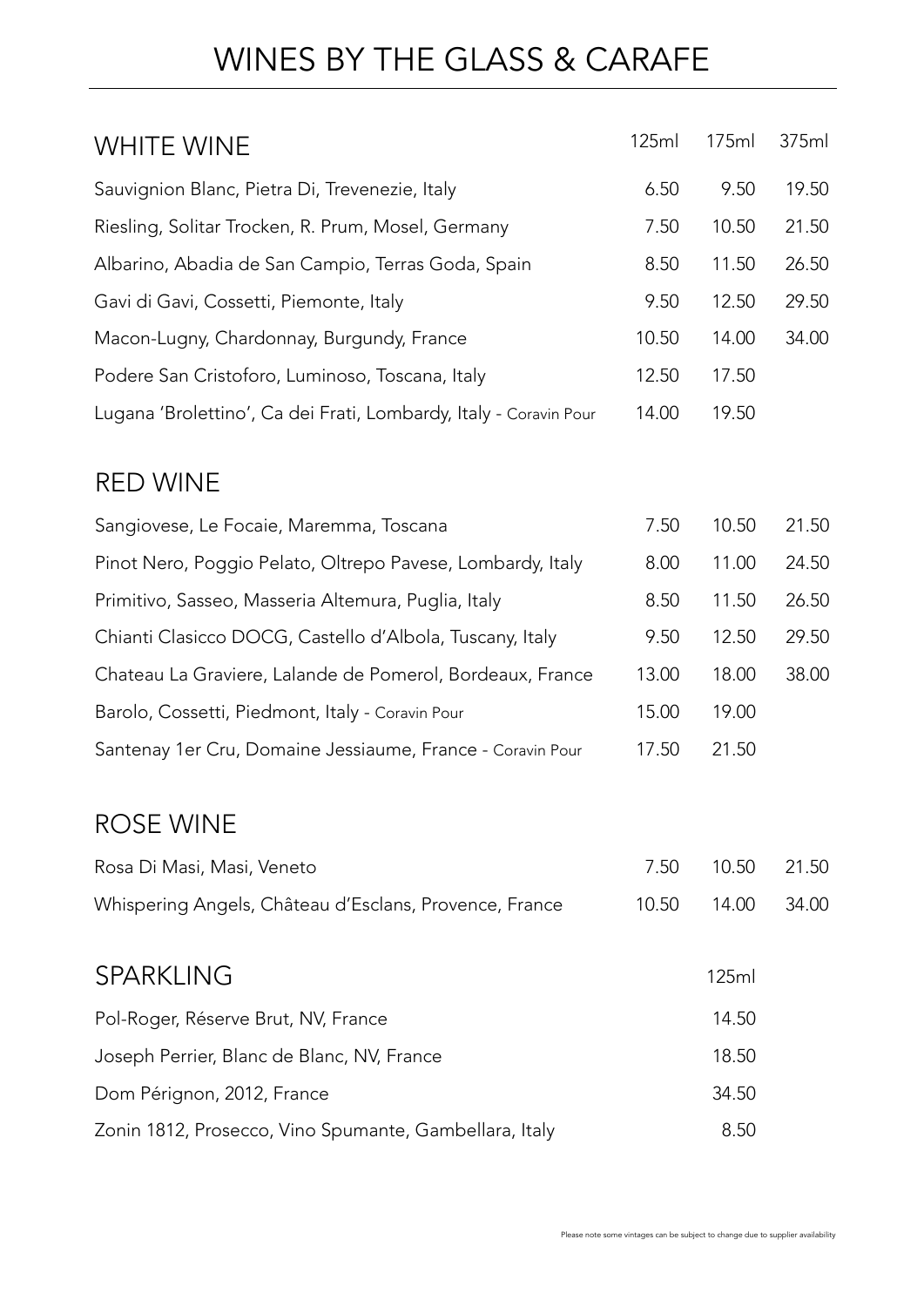#### SPARKLING



Pol Roger is one of Champagne's most famous houses, founded in 1849 in the town of Épernay. Its house style is known for being consistently refined and elegant.

The Brut Réserve is a blend in equal parts of the three Champenois grape varieties; Pinot Noir, Pinot Meunier and Chardonnay from 30 different crus. The blend of 3 grapes create the structure, freshness & finesse of the Réserve after four years ageing in cellars.

| Pol Roger, Réserve Brut                      | <b>NV</b> | 85  |
|----------------------------------------------|-----------|-----|
| Pol Roger, Réserve Brut, Vintage             | 2013      | 210 |
| Pol Roger Rosé, Vintage                      | 2013      | 185 |
| Pol Roger, Blanc de Blancs                   | 2004      | 230 |
| Pol Roger, Sir Winston Churchill             | 2008      | 580 |
|                                              |           |     |
| Joseph Perrier, Cuvée Royal, Blanc de Blancs | <b>NV</b> | 130 |
| Joseph Perrier, Cuvée Royal, Brut            | <b>NV</b> | 80  |
| Joseph Perrier, Cuvée Royal, Brut Rosé       | <b>NV</b> | 125 |
| Joseph Perrier, Cuvée Royal, Vintage Reserve | 2008      | 155 |
| Joseph Perrier, Josephine, Vintage           | 2008      | 275 |
| Ruinart Blanc de Blanc, Brut                 | <b>NV</b> | 160 |
| Krug, Grande Cuvée, 169th Edition            | <b>NV</b> | 300 |
| Dom Pérignon, Vintage                        | 2012      | 280 |
| Bollinger, La Grande Année                   | 2008      | 290 |



BTL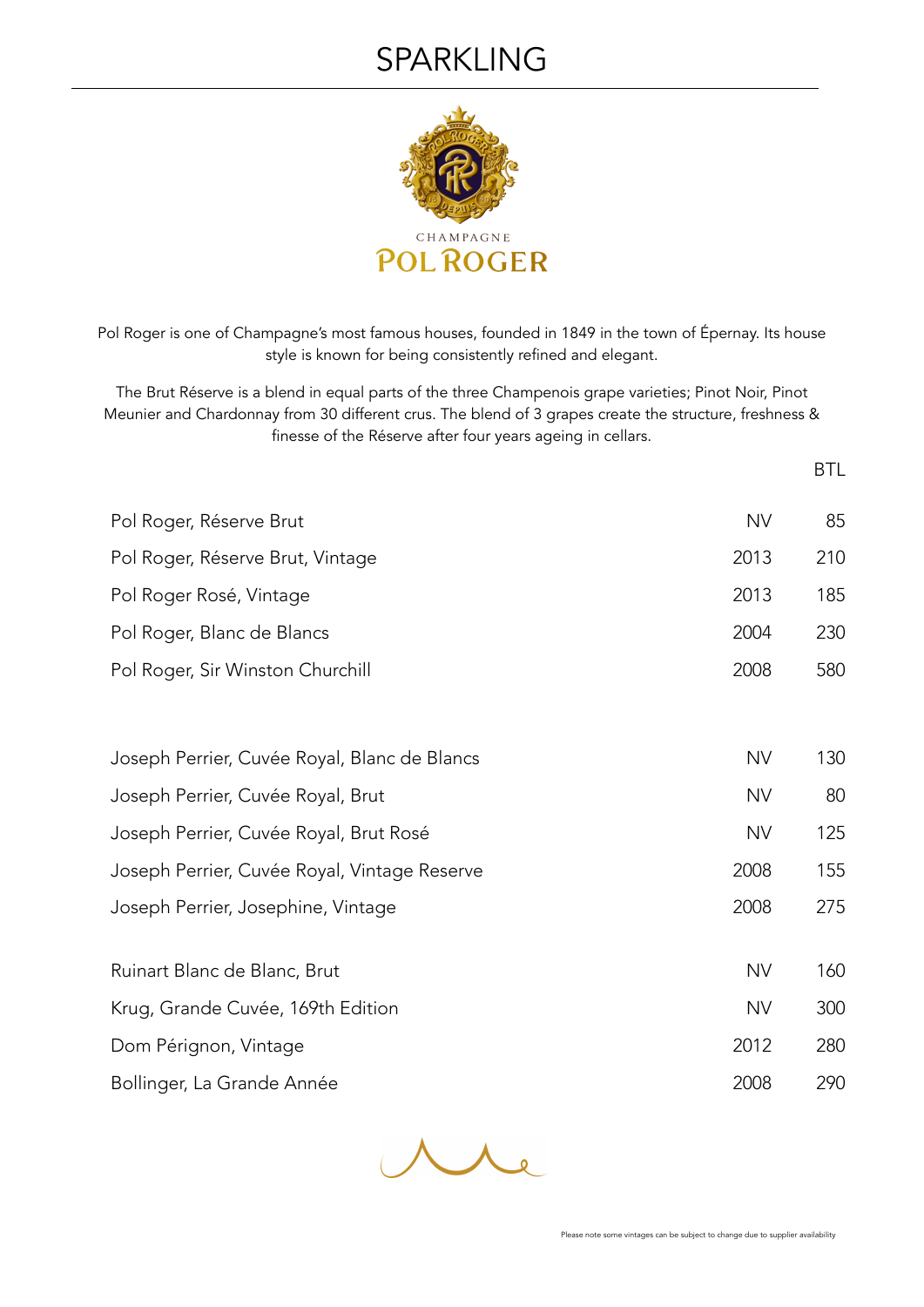# ITALIAN SPARKLING & ROSÉ

|                                                               |           | BTL. |
|---------------------------------------------------------------|-----------|------|
| Oltanero, Blanc De Noirs, Oltrepò Pavese, Lombardy, Italy     | NV        | 65   |
| Zonin 1812, Prosecco, Vino Spumante brut, Gambellara, Italy   | <b>NV</b> | 38   |
| Zonin Rosato, Spumante Brut, Gambellara, Italy                | <b>NV</b> | 42   |
| Villa Sandi Prosecco, Millesimato, Brut, DOCG, Treviso, Italy | NV        | 45   |



#### ROSÉ

| Whispering Angels, Château d'Esclans, Provence, France | 2020   | 65  |
|--------------------------------------------------------|--------|-----|
| Whispering Angels, Château d'Esclans, Provence, France | Magnum | 130 |
| Rosa di Masi, Veneto, Italy                            | -2020  | 45  |
| Chateau Routas, Provence, France                       | 2020   | 40  |

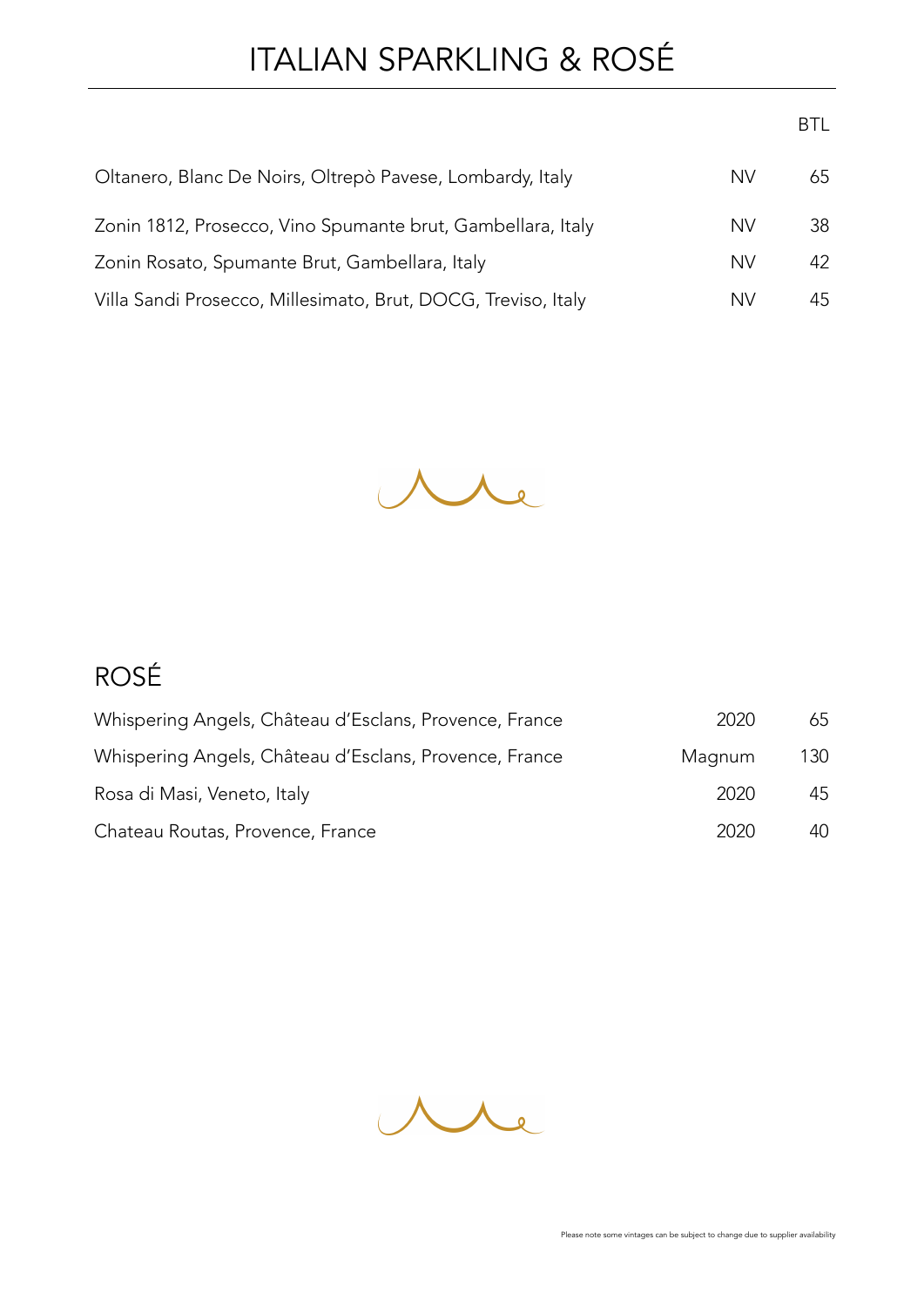#### *"Selezione Personale"*

*My personal selection of Italian wines, from Amarone & Super Tuscans to the crisp, refreshing whites of Sicilia and Veneto.* 

*Enjoy, Stefano Pieraccini*

|                                                           |      | BTL |
|-----------------------------------------------------------|------|-----|
| Grillo, Canapi, Sicilia                                   | 2019 | 26  |
| Verdiccio del Castelli Di Jesi, Lazio                     | 2018 | 30  |
| Sauvignion Blanc, Pietra Di, Veneto                       | 2020 | 35  |
| Pinot Grigio, Terre Magre, Fruili                         | 2020 | 38  |
| Pinot Bianco, Ca'bolani, Fruili                           | 2019 | 42  |
| Fiano Salento, Masseria Altemura, Puglia                  | 2020 | 45  |
| Vermentino, Calasole, Maremma, Toscana                    | 2020 | 46  |
| Insolia, Principi di Buttera, Sicilia                     | 2020 | 50  |
| Gavi di Gavi, Cossetti, Piemonte                          | 2020 | 55  |
| Bramito Chardonnay, Castello della Sala, Antinori, Umbria | 2020 | 65  |
| Podere San Cristoforo, Luminoso, Toscana                  | 2018 | 70  |
| Lugana 'Brolettino', Ca dei Frati, Lombardy               | 2019 | 78  |
| Soave Classico 'La Rocca', Pieropan, Veneto               | 2019 | 79  |
| Corte del Lupo Bianco, Ca' del Bosco, Lombardy            | 2019 | 95  |
| Blanc de Pinot Noir 'Impero', Fattoria Mancini, Marche    | 2020 | 120 |
| Cervaro della Sala, Antinori, Umbria                      | 2016 | 160 |
| 'Gaia & Rey' Langhe Chardonnay, Gaja, Piemonte            | 2017 | 420 |

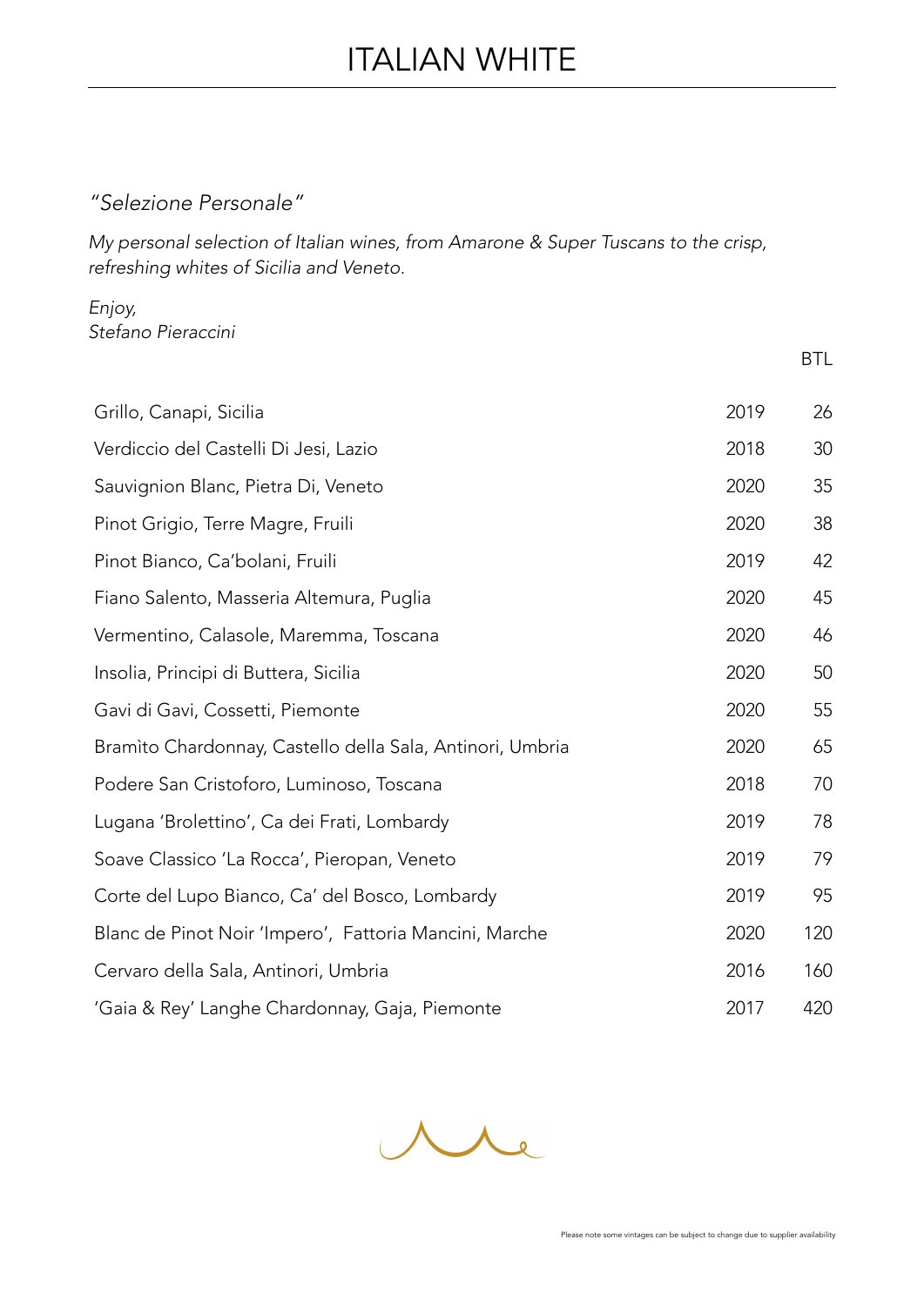### ITALIAN RED

|                                                               |      | <b>BTL</b> |
|---------------------------------------------------------------|------|------------|
| Nero D'Avola, Canapi, Sicilia                                 | 2020 | 26         |
| Negroamaro, Integro, Puglia                                   | 2020 | 35         |
| Sangiovese, Le Focaie, Rocca di Montemassi, Maremma Toscana   | 2020 | 40         |
| Pinot Nero, Poggio Pelato, Oltrepo Pavese, Lombardy           | 2017 | 42         |
| Valpolicella Ripasso, Zonin, Veneto                           | 2018 | 45         |
| Montepulciano De Abruzzo, Fabulas                             | 2018 | 45         |
| Primitivo, Sasseo, Masseria Altemura, Puglia                  | 2019 | 48         |
| Chianti Classico DOCG, Castello d'Albola, Toscana             | 2019 | 55         |
| Magnum                                                        | 2016 | 100        |
| Jeroboam                                                      | 2015 | 190        |
| Barbera d'Alba, Battaglione, Renato Ratti, Piedmont           | 2020 | 65         |
| Vino Nobile di Montelpuciano Terre del Palio, Toscana         | 2015 | 70         |
| Il Bruciato, Bolgheri, Antinori, Toscana                      | 2020 | 75         |
| Barolo, Cossetti, Piedmont                                    | 2016 | 80         |
| Barolo, Massolino, Piedmont                                   | 2018 | 130        |
| Amarone della Valpolicella, 'Riserva Costasera', Masi, Veneto | 2015 | 140        |
| Brunello di Montalcino, Tenuta Pian delle Vigne, Toscana      | 2015 | 160        |
| Cepparello, Isole e Olena, Toscana                            | 2017 | 245        |
| Brunello di Montalcino, Biondi-Santi, Toscana                 | 2015 | 420        |

#### SUPER TUSCANS

| Tignanello, Merchesi Antinori, IGT, Toscana    | 2012 | 280  |
|------------------------------------------------|------|------|
| Sassicaia, Tenuta San Guido Sassicaia, Toscana | 2014 | 620  |
| Rocca di Montemassi, Maremma Toscana           | 2016 | 110  |
| Acciaolo, Castelo Di Albola, Toscana           | 2014 | 180. |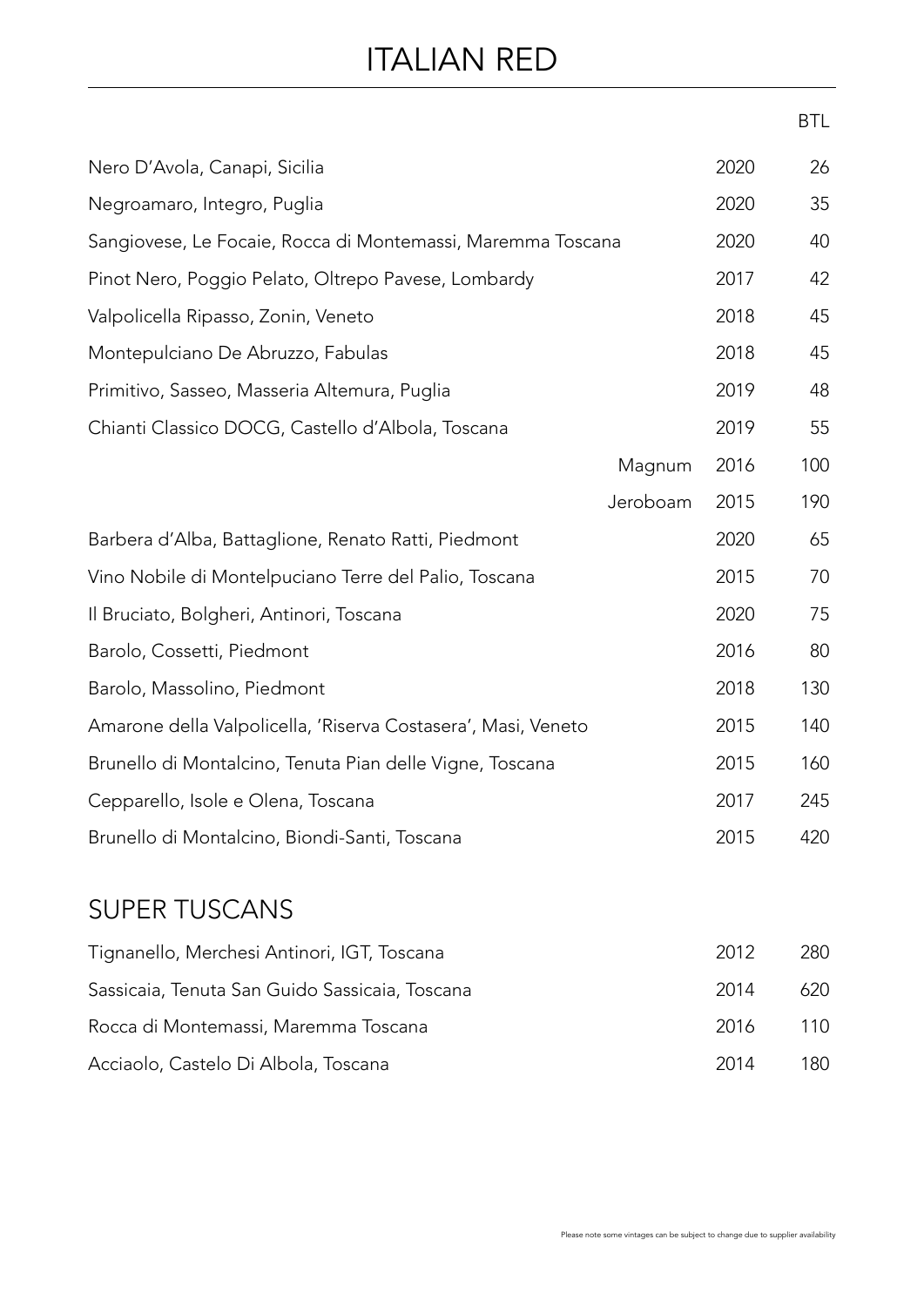### FRENCH WHITE

| <b>ALSACE &amp; NORTH</b>                               |      | <b>BTL</b> |
|---------------------------------------------------------|------|------------|
| Riesling, Grossi Laue, Hugel                            | 2011 | 160        |
| <b>BURGUNDY</b>                                         |      |            |
| Chablis, Sébastien Dampt                                | 2020 | 60         |
| Chablis, 1er Cru, `Les Vaudevey`, Domaine Laroche       | 2019 | 115        |
| Chablis, Grand Cru Blanchot, Domaine Vrignaud           | 2016 | 175        |
| Macon-Lugny, St Pierre Bouchard Père & Fils             | 2020 | 65         |
| Pouilly Fuissé, Dominique Cornin                        | 2018 | 80         |
| Rully Blanc 1er Cru, Meix Cadot, Domaine Rolland Sounit | 2018 | 90         |
| Bourgogne Blanc, La Tufera                              | 2019 | 100        |
| St Aubin, Champ Tirant, Domaine Gérard Thomas           | 2018 | 105        |
| Puligny Montrachet, Jean-Louis Chevy                    | 2019 | 155        |
| Meursault, 'Les Clousots', Patrick Javillier            | 2018 | 215        |
| Chassagne-Montrachet 1er Cru Champ Gains, V&F Jouard    | 2019 | 170        |
| Bâtard-Montrachet Grand Cru, Vincent & François Jouard  | 2017 | 690        |
| <b>LOIRE VALLEY</b>                                     |      |            |
| Muscadet, Chateau du Clerie, Sur Lies                   | 2020 | 39         |
| Pouilly Fumé, Prelude, Jonathan Didier Pabiot           | 2020 | 60         |
| Sancerre, Tournebride, V. Gaudry                        | 2020 | 65         |
| RHÔNE VALLEY & SOUTH                                    |      |            |
| Condrieu, Guy Farge                                     | 2018 | 120        |
| Chateauneuf du Pape Blanc, "Les Sinards"                | 2020 | 125        |
| Vacqueras Le Chemin Blanc, Domaine La Ligiere           | 2018 | 55         |
| Picpoul de Pinet, Les Equilibristes                     | 2019 | 48         |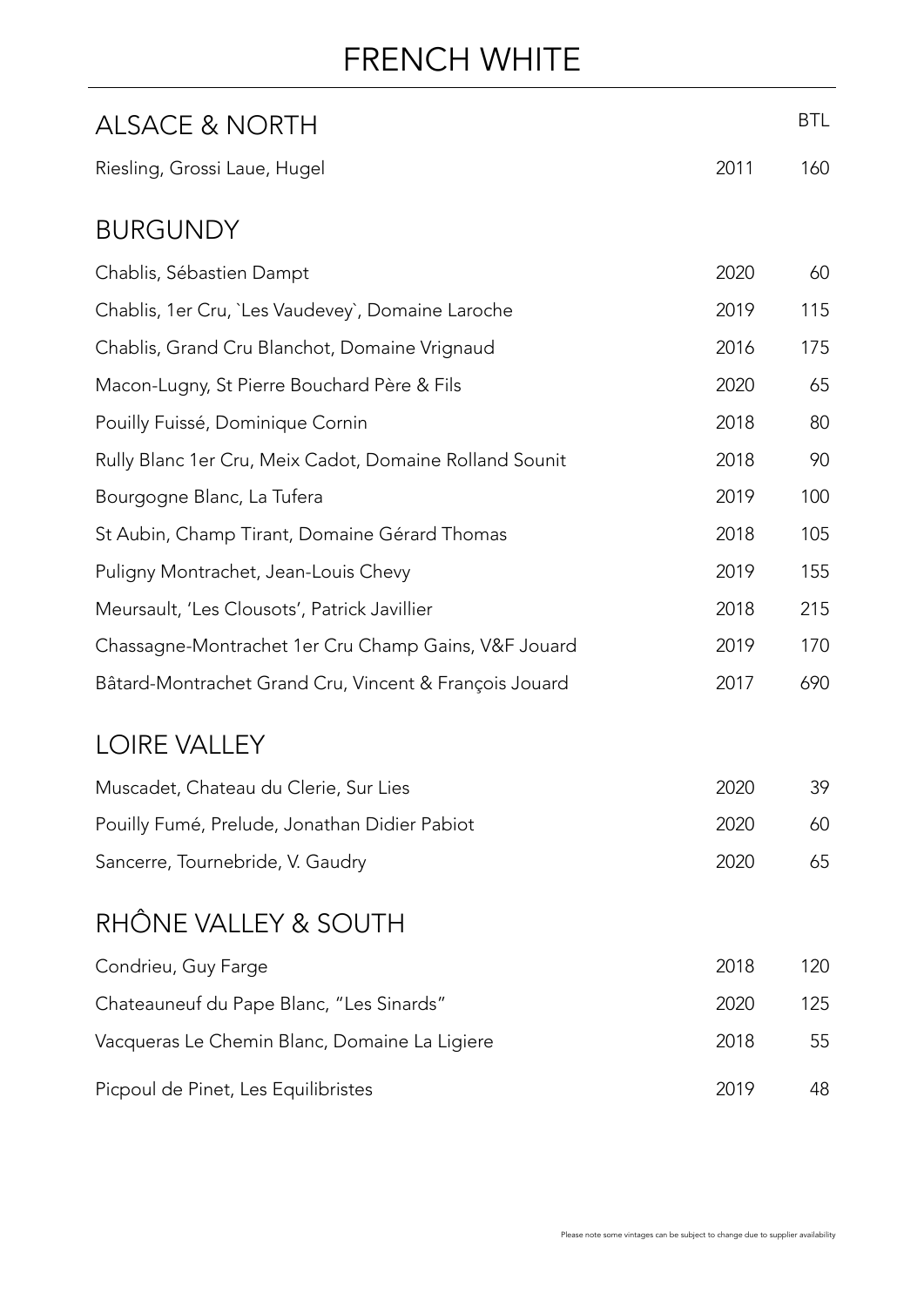## FRENCH RED

| <b>BURGUNDY</b>                                                 |      | <b>BTL</b> |
|-----------------------------------------------------------------|------|------------|
| Le Clos du Moulin-à-Vent, Domaine Labruyère, Monopole           | 2016 | 145        |
| Santenay 1er Cru, Les Gravieres, Domaine Jessiaume              | 2019 | 90         |
| Beaune 1er Cru 'Cent Vignes', Domaine Jessiaume                 | 2018 | 110        |
| Pernand Vergelesses 1er Cru "Les Fichots", Jean-Jaques Girard   | 2015 | 120        |
| Gevrey-Chambertin, Vieilles Vignes, Rosignol-Trapet             | 2018 | 165        |
| Chambolle-Musigny, Domaine Heresztyn-Mazzini                    | 2017 | 240        |
| St Aubin 1er Cru 'Pitangerets' Rouge, Domaine Jacques Carillion | 2019 | 105        |
| Vosne-Romanée, Domaine Perrot-Minot                             | 2016 | 265        |
| Corton-Bressandes Grand Cru, Domaine Jacques Prieur             | 2014 | 345        |
| Bonnes Mares Grand Cru, Domaine Drouhin-Laroze                  | 2018 | 580        |
| Grand Echezeaux, Domaine du Clos Frangin, Bichot                | 2010 | 1100       |
| <b>BORDEAUX</b>                                                 |      |            |
| Château La Graviere, Lalande de Pomerol                         | 2015 | 68         |
| Château La Fleur-Petrus, Pomerol                                | 2004 | 550        |
| Château Lunch Moussas, Pauilliac                                | 2005 | 250        |
| Château Lynch Bages, Grand Cru Classé, Pauilliac                | 2012 | 305        |
| Château Grand-Puy-Lacoste, Pauiliac                             | 2008 | 225        |
| Château Mouton Rothschild, Pauilliac                            | 2012 | 950        |
| Château Haut Brion, Pessac Léognan                              | 2008 | 750        |
| Château Brane Catenac, Grand Cru Classé, Margaux                | 2010 | 250        |
| Château Malartic Lagraviere, Gran Cru Classe, Pessac Leognac    | 2007 | 105        |
| Château Grand Bert, Grand Cru, Saint-Émilion                    | 2018 | 75         |
| Roc De Cambes, Côtes de Bourg                                   | 2008 | 160        |
| RHÔNE VALLEY & SOUTH                                            |      |            |
| Côtes Du Rhone, Sans Sufre, Domaine Roche Audran (low sulphur)  | 2020 | 42         |
| Chateauneuf du Pape, Château Beaucastel                         | 2010 | 210        |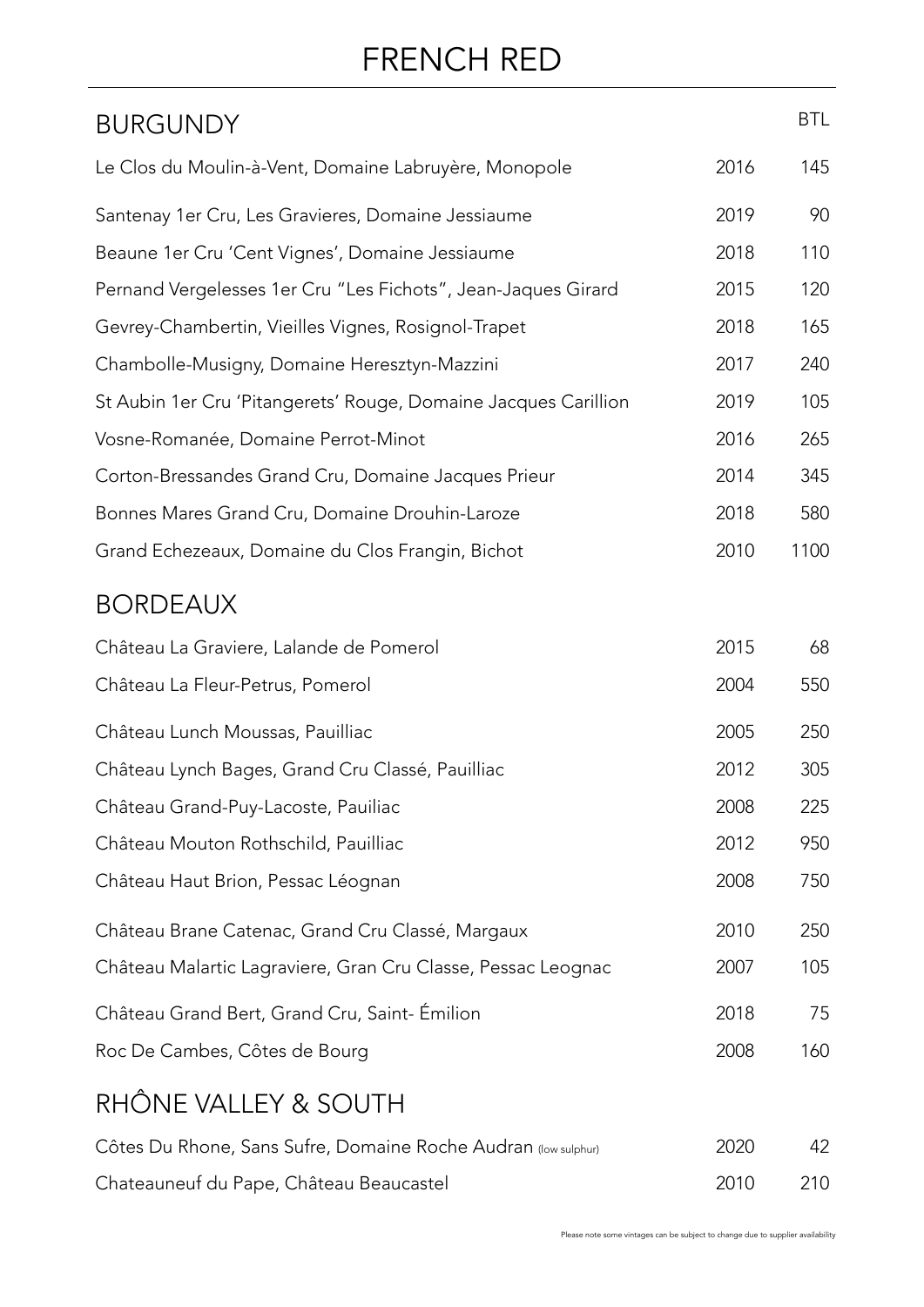## REST OF THE WORLD

| <b>WHITE</b>                                          |      | <b>BTL</b> |
|-------------------------------------------------------|------|------------|
| Riesling, Solitar Trocken, R. Prum, Mosel, Germany    | 2020 | 39         |
| Grüner Veltliner, Klosterneuburg, Wagram, Austria     | 2020 | 43         |
| Albarino, Abadia de San Campio, Terras Goda, Spain    | 2020 | 48         |
| Godello, Pazo Pondal, Spain                           | 2020 | 55         |
| Altano Branco, Douro, Portugal                        | 2020 | 38         |
| Viognier, 'Y Series', Yalumba, South Australia        | 2021 | 40         |
| Riesling, The Contours, Eden Valley, Australia        | 2015 | 75         |
| Sauvignon Blanc, Hunter's, Marlborough, New Zealand   | 2021 | 55         |
| Cloudy Bay, Sauvignon Blanc, Marlborough, New Zealand | 2021 | 75         |
| Chenin Blanc, The Den, W.O Paarl, South Africa        | 2021 | 38         |
| Semillon Reserve, Vergelegen, South Africa            | 2017 | 65         |
|                                                       |      |            |

#### RED

| Rioja Reserva Especial, Bodegas Urbina, Spain               | 1999 | 65  |
|-------------------------------------------------------------|------|-----|
| Priorat Salmos, Torres, Priorat, Spain                      | 2017 | 78  |
| Mas La Plana (Cabernet Sauvignon), Torres, Penedés, Spain   | 2015 | 160 |
| Altano Reserva, Douro, Portugal                             | 2017 | 52  |
| Clonakilla, Shiraz, Canberra District, Australia            | 2019 | 230 |
| Pinot Noir, Hunters, Marlborough, New Zealand               | 2020 | 60  |
| Pinot Noir, Two Paddocks, Central Otago, New Zealand        | 2020 | 105 |
| Chateau Musar, Bekaja Valley, Lebanon                       | 2000 | 120 |
| Cabernet Sauvignon & Merlot, Vergelegen, South Africa       | 2013 | 70  |
| Pinot Noir, Domaine Drouhin, Willamette Valley, Oregon, USA | 2014 | 95  |
| Malbec, Finca Ambrosía, Viña Unica, Gultallary, Argentina   | 2018 | 60  |
| Santa Digna, Merlot, Gran Reserva, Chile                    | 2019 | 35  |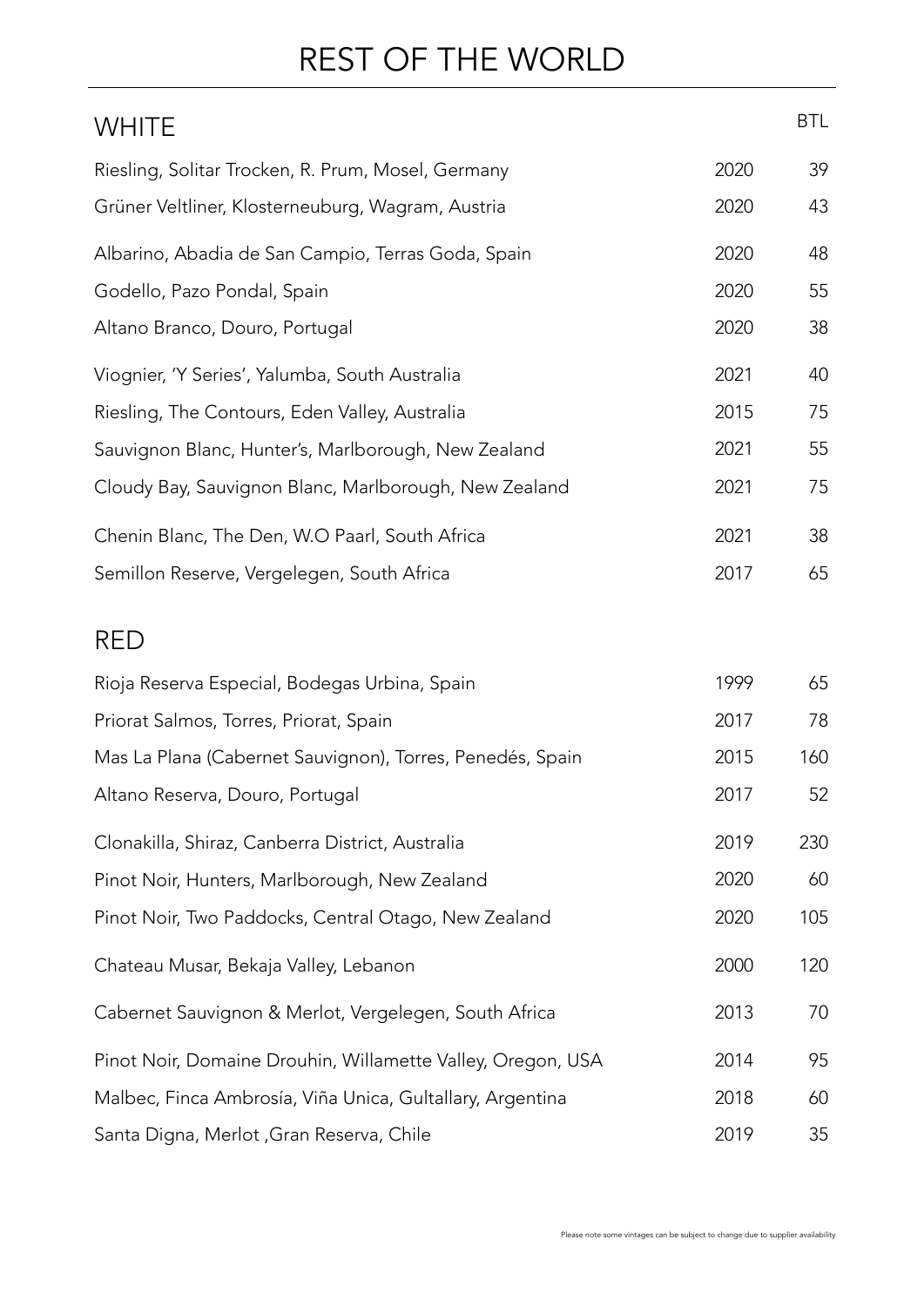### BIN-END WINES

| <b>WHITE</b>                                                        |      | <b>BTL</b> |
|---------------------------------------------------------------------|------|------------|
| Pecorino, Vigneti Radica, Terre di Chieti, Italy                    | 2020 | 32         |
| Chardonnay, Poggio Alle Fate, Castello Di Albola, Toscana           | 2019 | 50         |
| Collio, Borgo Conventi, Friulano, Italy                             | 2019 | 55         |
| <b>RED</b>                                                          |      |            |
| Côtes Du Rhône, Roulepierre, Pierre Amadieu                         | 2018 | 30         |
| Chenaz Quartz, Piron Lameloise, Beaujolais                          | 2016 | 40         |
| Langhe Nebbiolo, Stroppiana, Piedmonte, Italy                       | 2013 | 50         |
| Amarone Della Valpolicella, Zonin, Veneto, Italy                    | 2018 | 75         |
| Podere San Cristoforo, Petit Verdot, Toscana                        | 2015 | 110        |
| Barolo, Marcenasco, Renato Ratti, Piedmonte, Italy                  | 2017 | 110        |
| The Scribbler, Cabernet Sauvignon/Shiraz, Barossa Valley, Australia | 2014 | 50         |



Please note this section can be subject to continual changes.